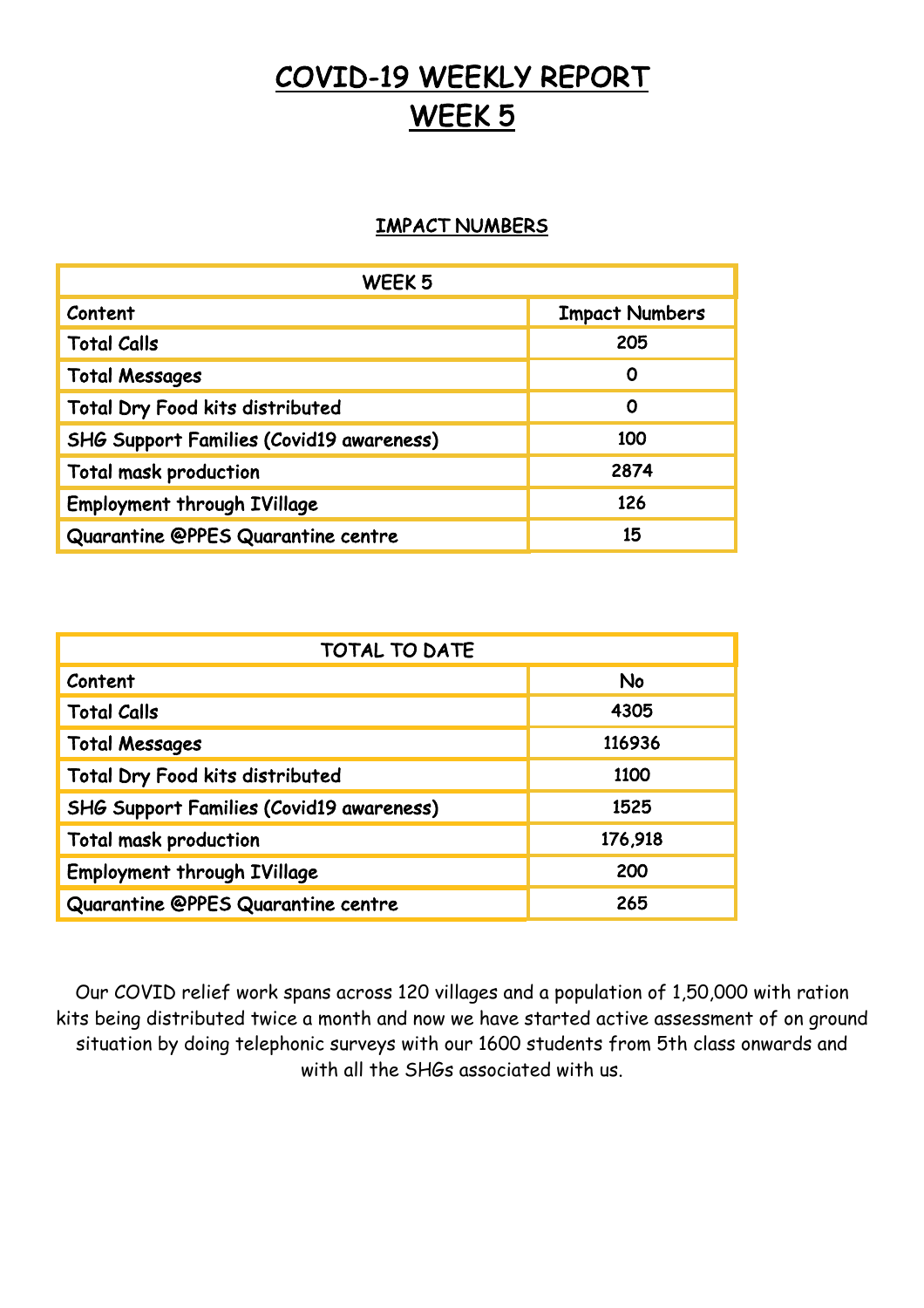## **MRS ARYA – BACKBONE OF IVILLAGE**



## *"If your actions inspire others to dream more, learn more, do more and become more, you are a leader."- John Quincy Adams*

Mrs. Arya is the leading light of iVillage( an Economic Unit of PPES). She has been an inspiration and guiding figure for her league as well as others.

It's a story of the various challenges encountered by her during the lockdown, but she stocked to her goal

#### **The Economic challenge**

*She says, " One of the major battles was to urgently adopt measures to protect the livelihood for all the members working in iVillage production centre."*

There are around 100 women working in our production centre and due to Covid-19 and ensuring lockdown, the production centre had been shut down.

The main responsibility was to ensure that women who are part of iVillage have suffice work to earn and meet their daily needs and to ensure it we initiated with making face masks from our homes instead of our production centre(our usual working space).

*She further added ,"Masks act as a physical barrier to protect us from viral and bacterial particulates and it's the need of the hour, so we thought it could be a way to help self and others as well".*

#### **Workstation for carrying out the work**

The next major challenge faced by the team was finding the new workstation for themselves.

*She says ," When the building was turned into a quarantine centre and we were left with no station to carry out the work ,so we shifted to a small village temple. We were worried about how the production will be done and how we will connect with the team members but somehow we managed to overcome this challenge too and the finally we were able to execute maximum numbers of orders."*

#### **A Shift from Industrial to household sewing machines**

The next challenge was the shift from using industrial machines to household sewing machines to develop the masks at home.

The entire process of making face masks consists of various steps beginning with quality check, training the staff, delivering it to various places.

*She says "The delivery network was another challenge. "*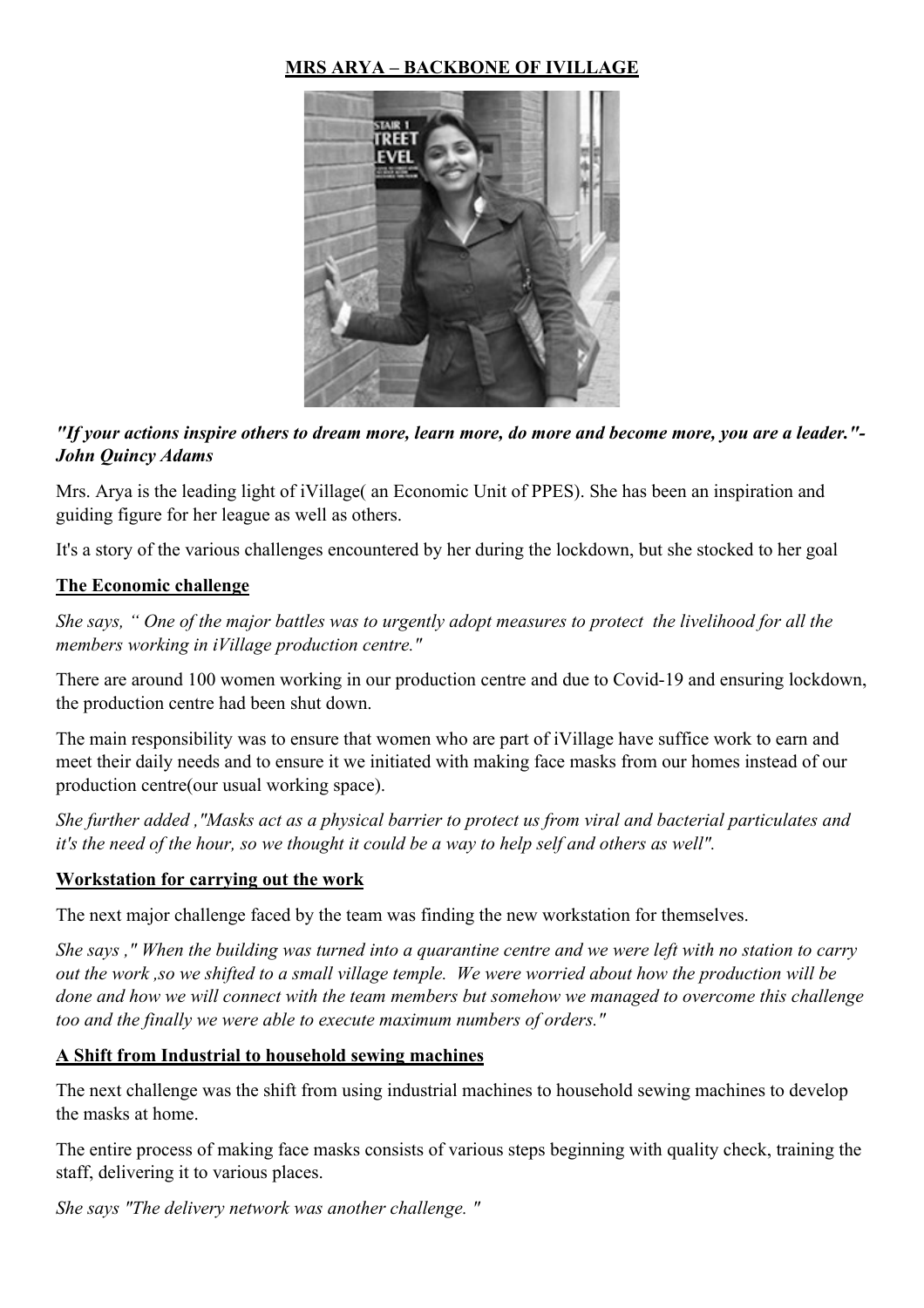*We had three checkpoints that were 1) Anupshahar to Bulandshahar 2) Bulandshahar to Noida 3) Noida to Delhi.*

#### **Initial Dropouts turned into enrolment of more members in the team**

There were many dropouts when the production centre was closed. Not everybody's family supported the women to continue with their work, but Ms Arya with sheer determination managed to convince one female member of our team and her family to join our team and they trained them on how to make a mask and maintain the quality of it. They exemplified hope for others.

Following the same many women received support from their family members and came forward to get themselves trained, So they conducted training for them also.

*Ms. Arya further added ," Soon we started working with the same zeal and every second or third day the team members would come with their stitched mask and take back more cuttings and they started earnings. That is how the community started to transform. "*

#### **Generated livelihood for families**

A married woman found a lot of support from her husband like they started to come with their wives and would wait for two hours.

The young girls got support from their family members in helping them in doing the household chores so that these girls could give more time in stitching and hence more earnings.

The members even started to help them in stitching and finishing of face mask, But there was no compromise on Quality Standard.

#### **Role of Community**

The community came forward to help each other. Many workers who work in garment factories were given a long holiday due to lockdown. They had come back to their homes. They volunteered in the creating face mask initiative as they knew about the process already (quality control, cutting, finishing),hence they could help the other women in this process.

The girls from iVillage also volunteered in their prospective villages. They had enough money saved to manage their expenses during this crisis and there are many people out there who need support. So, they become the trainers wherein they started going to every household of their respective villages and teach them how to make face mask. This is a pure volunteer effort from the girls who are trained in iVillage.

#### **United we stand**

It's a pure example of people coming together and helping each other.

*She says, "This is one thing that we have witnessed during lockdown that the work continued with the same vigour and effort like it used to before lockdown. We still managed to earn and give salaries. So, we realized that there is potential in every house, every woman, and villagers. We received plenty of support from administration, authorities and police. We were given special permission for our movement and in return, we took special measures like sanitation, etc".*

#### **Marketing and sales**

On the Marketing and Sales side, it was a challenge to generate enough orders for households and deliver each order safely on time. To ensure the same they created a sole distribution network which never existed